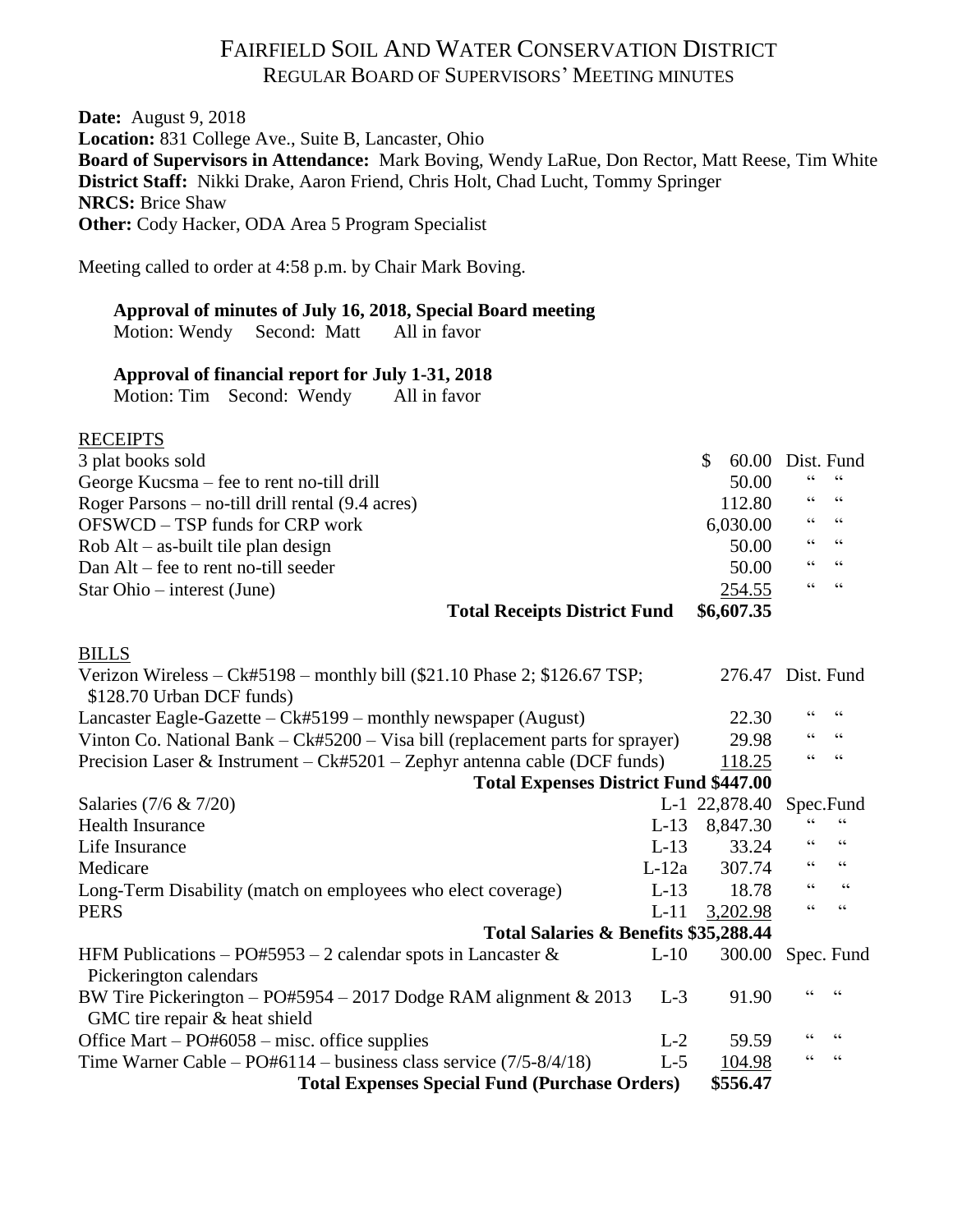#### PURCHASE ORDERS

#### Speedway SuperAmerica – Blanket PO#1990 L-2 7/13 Monthly fuel bill \$348.49

*Current Balance \$204.00*

BP America – Blanket PO#1975 L-2

7/10 Monthly fuel bill \$149.76 *Current Balance \$98.84*

#### DISTRICT FUND BALANCES AS OF 7/31/18

\$313,365.92 Total balance in District Account \$156,679.09 **-** Balance in Star Ohio \$156,686.83 - Balance in District Checking Account \$180,484.37 Amount to be used only for the following programs/grants/etc.: \$51,170.19 - Sediment & Erosion Control Inspection Fees – RPC projects (Any unused amount is returned) **Restricted Funds** \$572.90 – Amount that can be used for a project utilizing the following funds: \$256.44 – Conservation Funds (Rager Fertilizer fine) **Committed Funds** \$124.65 – Mall Wetland Sign Funds **Assigned Funds** \$191.81 – Land Lab Funds (Quail Unlimited donation) **Assigned Funds** \$2,255.84 – Clear Creek Funds **Restricted Funds** \$472.80 – 2016 Healthy Soils Mini-Grant for Cover Crops (ODNR) **Restricted Funds** \$26.28 – 2017 Healthy Soils Mini-Grant for Soil Sieves **Restricted Funds** \$48,283.51 - Current Staff Liabilities (comp & vacation leave) **Assigned Funds** \$77,702.85 - Contingent Staff Liabilities (Unemployment–25% of prior year's salaries) **Assigned Funds** \$132,881.55 Total undedicated funds

PETTY CASH

Beginning Balance \$25.26 Ending Balance \$25.26

**RECEIPTS** None

BILLS None

SPECIAL FUND BALANCES AS OF 7/31/18: Balance in Budgeted Appropriation Account - \$274,021.70 Balance in Special Account – \$284,330.99 (Actual Cash)

#### 2018/2019 STATE MATCH

Received to date - \$0

Amount allocated - \$175,581.00 Outstanding balance (to be received in 2018/2019) - \$175,581.00

## **Special Fund Account Balances**

L-1 Salaries \$142,985.38 L-11 PERS \$22,106.49 L-2 Supplies \$7,818.38 L-12 Worker's Comp. \$1,333.25 L-3 Equipment \$8,898.74 L-12a Unemployment \$10.00 L-4 Repair & Maintenance \$789.73 L-12a Medicare \$2,253.82 L-6 Rentals/Lease \$13,120.00 L-13 Health Insurance EAP \$0

L-5 Contract Services \$2,510.86 L-13 Health Insurance \$58,361.44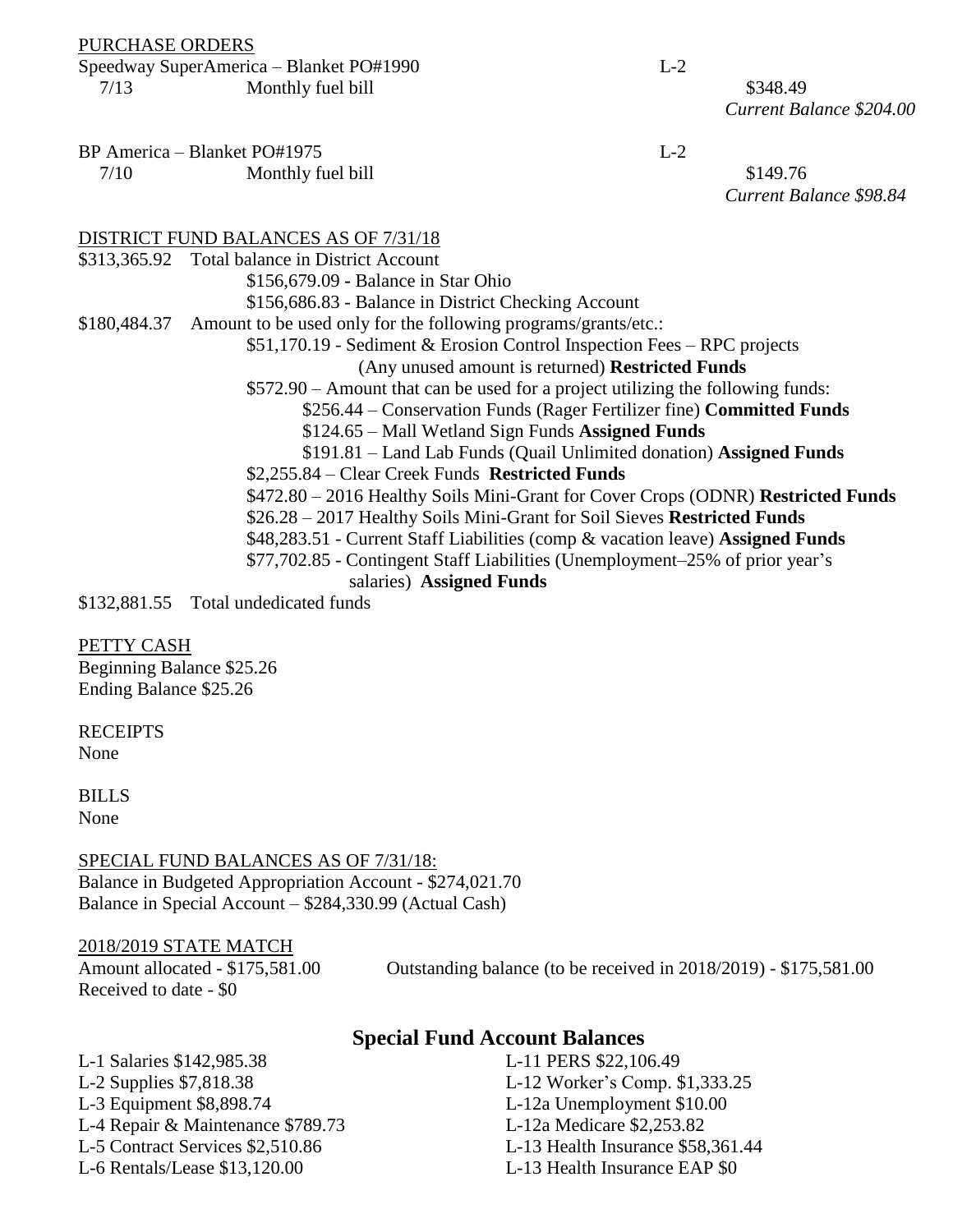L-7 Specialized Services \$3,800.00 L-13 Life Insurance \$225.63 L-8 Scholarship \$0 L-13 Long Term Disability \$471.03 L-9 Travel Reimbursement \$5,487.37 L-13 Short Term Disability \$246.73 L-10 Advertising \$3,602.85 Vacation Payout \$0

| Comp Leave |
|------------|
| 22.38      |
| 1.63       |
| 4.88       |
| 11.25      |
| 10         |
| 0          |
|            |

"Dedicated Conservation Fund"

Vinton County National Bank

### **RECEIPTS**

Vinton Co. National Bank – checking account interest (June)  $\qquad$  \$ 49.10

#### BILLS None

## DEDICATED CONSERVATION FUND BALANCE AS OF 7/31/18:

- \$247,262.32 Total Cash Balance
	- \$1,734.47 Interest Earned
	- \$14,917.37 GPS/GIS Service Funds from Fairfield County Utilities (Water Valve) **Assigned Funds**
	- \$8,000.00 GPS/GIS Service Funds from Violet Township (Curb Inlets, Structures, Storm Piping Size) **Assigned Funds**

\$23,646.11 – Pesticide Application **Committed Funds**

\$82,758.70 – Engineering Program Funds **Committed Funds**

\$116,205.67 - Urban Program Funds **Committed Funds**

Cody Hacker, ODA Area 5 Program Specialist, thanked FSWCD staff for their assistance with the recent Urban Tour. The District will be using a new program (Beehive) for reporting/timekeeping. This will begin on August 27.

No standing committees.

Nikki and Matt met with Farm Bureau last night to finalize the annual meeting program. Voting will still be from 5:30 to 6 p.m. with Cody conducting the election. Cody will need two additional people to help count ballots, and they can't be employees or Matt since he is on the ballot. Farm Bureau prefers to ask public officials to stand all at once instead of recognizing each individually. Matt will do the welcome and "emcee" the event; Mark can help count votes; Lynne Schultz will do the invocation. Dinner will be from 6 to 7 p.m. and around 6:30 p.m. we will start the video (Tim to introduce), providing everyone has their food and are seated. Awards will follow dinner and video. Farm Bureau's program will follow our awards and be around an hour. Chris passed around tickets for board members to sell.

Brice gave the NRCS report. Two contracts are obligated for 2018 CSP sign-up. New CRP waterway sign-up is progressing. He is working on reducing the backlog of HEL/wetland requests.